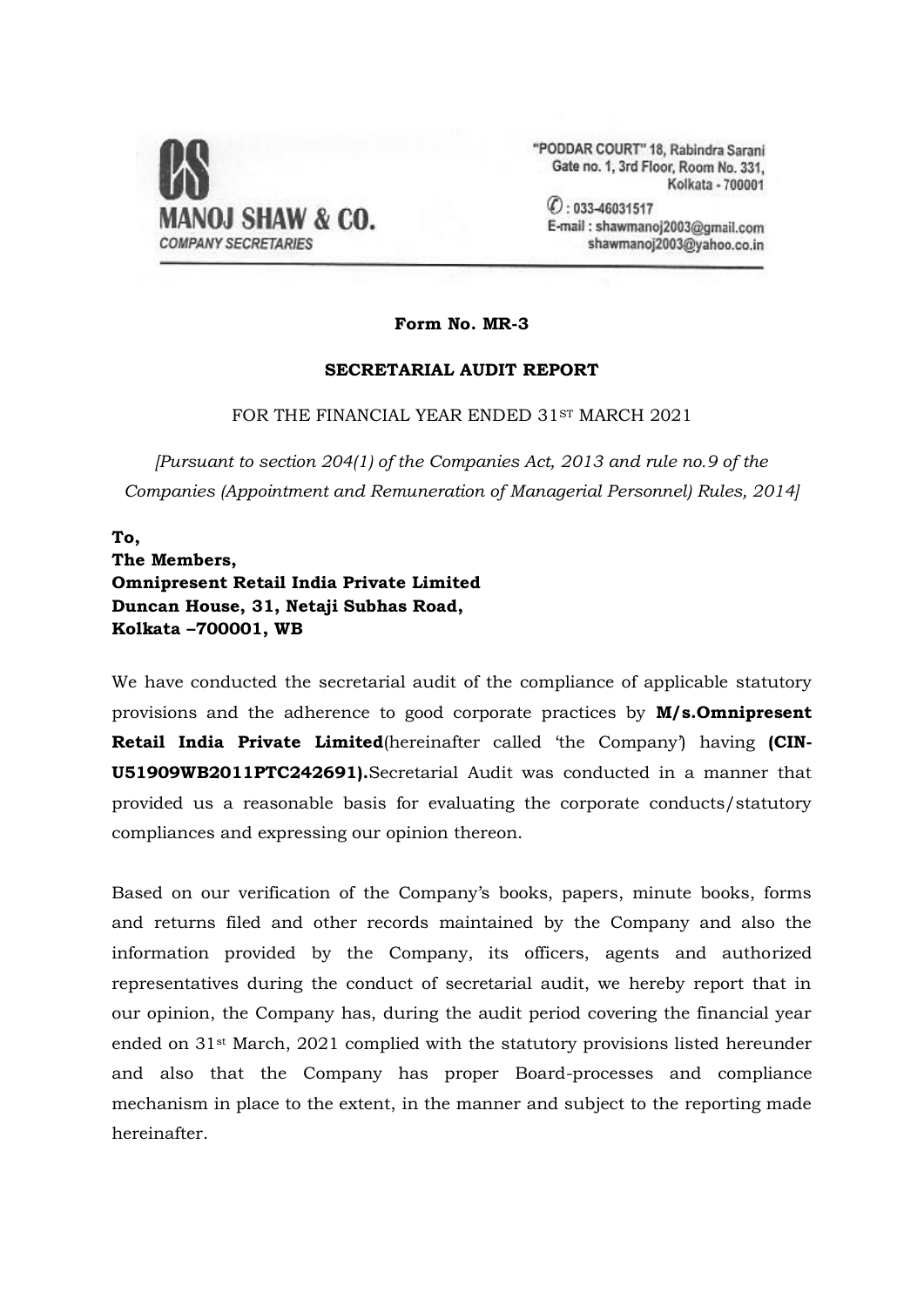We have examined the books, papers, minute books, forms and returns filed and other records maintained by the Company for the financial year ended on  $31$ <sup>st</sup> March, 2021 according to the provisions of:

- a) The Companies Act, 2013 (the Act) (including amendments made thereto) and the rules made there under;
- b) Foreign Exchange Management Act, 1999 and the rules and regulations made there under to the extent of Foreign Direct Investment, Overseas Direct Investment and External Commercial Borrowings **(The Company did not have any Foreign Direct Investment during the financial year);**

The Company is not listed on any Stock Exchange in India hence the following Acts, Regulations, Guidelines etc. was not applicable to the Company:

- (i) The Securities Contracts (Regulation) Act, 1956 ('SCRA') and the rules made thereunder;
- (ii) The Depositories Act, 1996 and the Regulations and Bye-laws framed thereunder; (not applicable pursuant to MCA notification no. G.S.R. 43(E) dated 22.01.2019)
- (iii) The following Regulations and Guidelines prescribed under the Securities and Exchange Board of India Act, 1992 ('SEBI Act'):-
	- (a) The Securities and Exchange Board of India (Substantial Acquisition of Shares and Takeovers) Regulations, 2011;
	- (b) The Securities and Exchange Board of India (Prohibition of Insider Trading) Regulations, 2015
	- (c) The Securities and Exchange Board of India (Issue of Capital and Disclosure Requirements) Regulations, 2009;
	- (d) The Securities and Exchange Board of India (Employee Stock Option Scheme and Employee Stock Purchase Scheme) Guidelines, 1999;
	- (e) The Securities and Exchange Board of India (Issue and Listing of Debt Securities) Regulations, 2008;
	- (f) The Securities and Exchange Board of India (Registrars to an Issue and Share Transfer Agents) Regulations, 1993 regarding the Companies Act and dealing with client;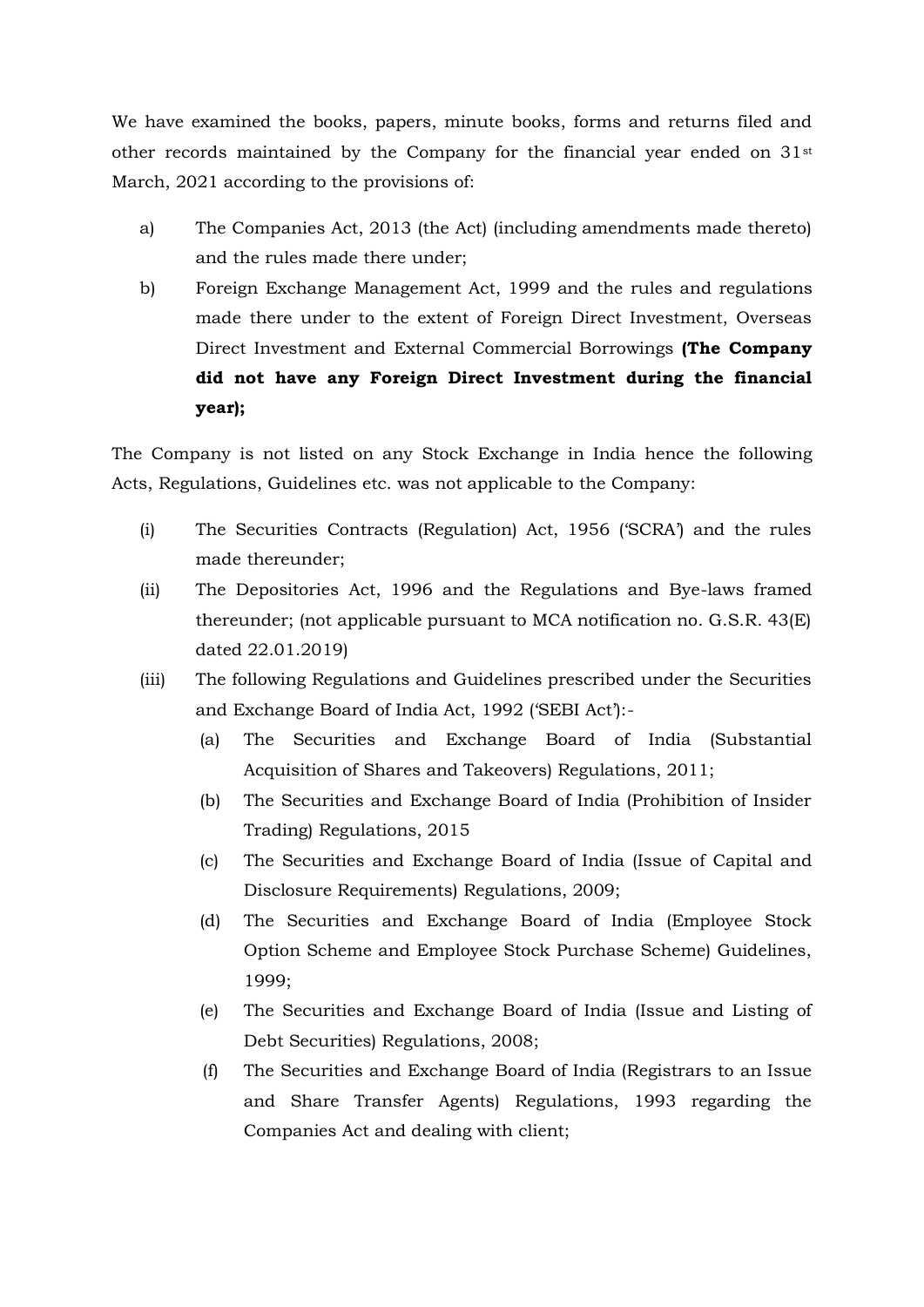- (g) The Securities and Exchange Board of India (Delisting of Equity Shares) Regulations, 2009; and
- (h) The Securities and Exchange Board of India (Buyback of Securities) Regulations, 1998;

We have relied on the representation made by the Company and its Officers for systems and mechanism framed by the Company and on examination of the documents and records in test check basis.

## **The followings are the other laws as specifically applicable to the Company:**

- 1. The Information Technology Act, 2000
- 2. The Indian Contract Act, 1872
- 3. The Legal Metrology Act, 2009
- 4. Food Safety and Standards Act, 2006
- 5. The Sale of Goods Act, 1930
- 6. Intellectual Property Laws
- 7. Goods and Service Tax Laws
- 8. The Consumer Protection Act, 1986
- 9. Labour laws
- 10. The Payment and Settlements Systems Act, 2007
- 11. The Data Protection Act (currently at the stage of BILL)
- 12. The Motor Vehicle Act 1988

During the financial year ended on 31st March, 2021, the Company has complied with the applicable clauses of Secretarial Standard (SS-1 and SS-2) issued by the Institute of Company Secretaries of India and it was noted that the Company has complied with the same to the extent possible.

During the period under review the Company has complied with the provisions of the Act, Rules, Regulations, Guidelines, Standards, etc. as mentioned above.

### **We further report that**

The Board of Directors of the Company is duly constituted with proper balance of Executive Directors and Non-Executive Directors (provisions related to appointment of Independent Directors is not applicable to the Company). There was no change in the composition of the Board of Directors that took place during the period under review were carried out in compliance with the provisions of the Act however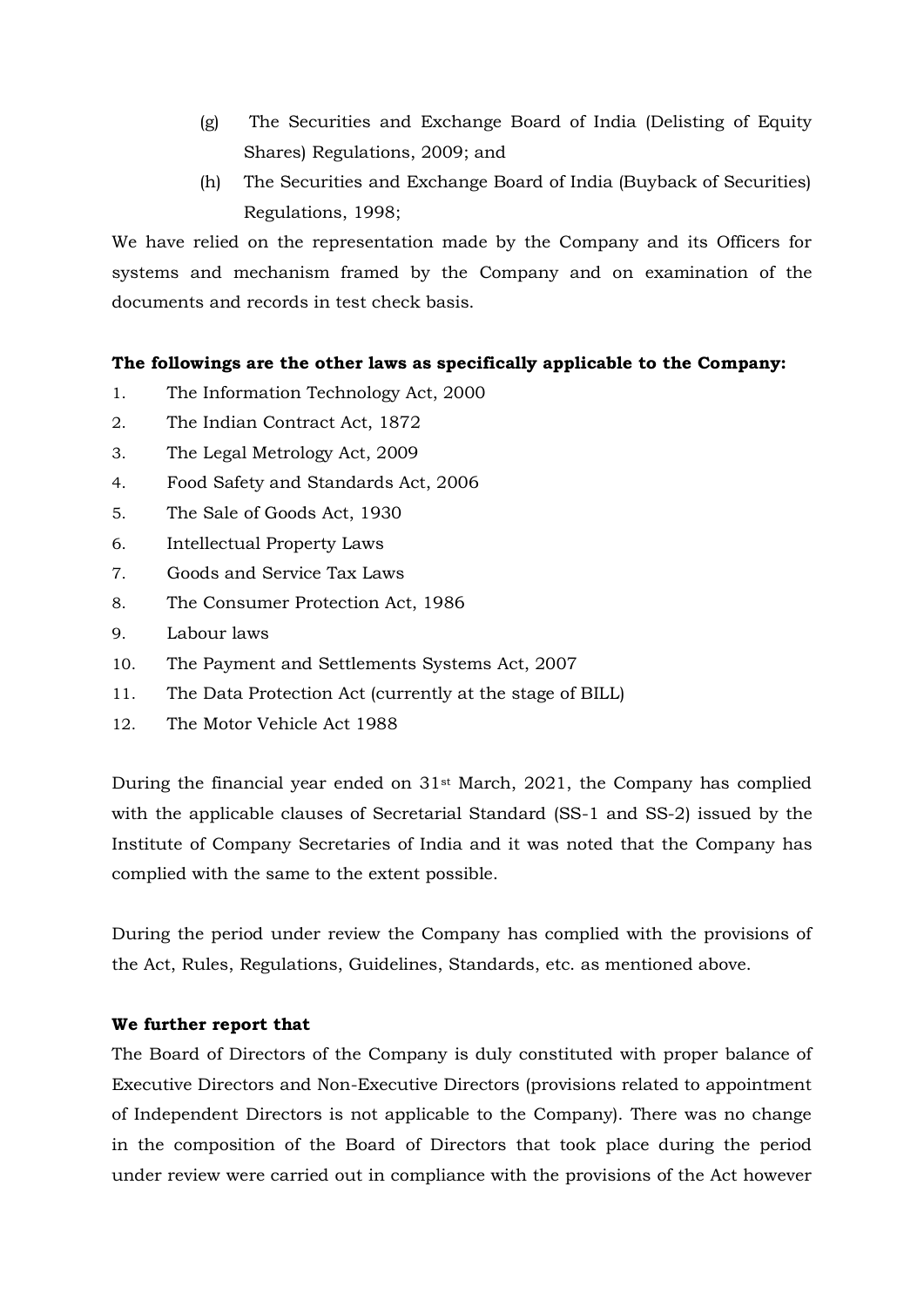Company has appointed Mr. Navin Kumar Rathi as Company Secretary of the Company w.e.f 11thof May, 2020.

Adequate notice were given to all directors to schedule the Board Meetings, agenda and detailed notes on agenda were sent at least seven days in advance, and a system exists for seeking and obtaining further information and clarifications on the agenda items before the meeting and for meaningful participation at the meeting.

Majority decision is carried through while the dissenting member's view, if any are captured and recorded as part of the minutes.

**We further report that** there are adequate systems and processes in the Company commensurate with the size and operations of the Company to monitor and ensure compliance with applicable laws, rules, regulations and guidelines.

**We further report** that during the audit period, the Company issued and allotted 25,50,000 number of equity shares @ Rs.10/- each on 30/06/2020, 57,50,000 number of equity shares @ Rs.10/- each on 30/09/2020, 75,00,000 number of equity shares  $\omega$  Rs.10/- each on 31/12/2020 and 48,50,000 number of equity shares  $\omega$  Rs.10/- each on 31/03/2021, to its 100% holding company Spencer's Retail Limited.

**We further report** that during the audit period, the Company altered the registered office clauseof its Memorandum of Association, by shifting of Registered Office from the National Capital Territory of Delhi to the State of West Bengal w.e.f 20th of January, 2021. As a result of the above, the Corporate Identification Number (CIN) of the Company was changed from U51909DL2011PTC218350 to U51909WB2011PTC242691.

**We further report** that during the audit period, the Company altered the capital clause of its Memorandum of Association for increasing its authorised share capital from **Rs. 60,00,00,000/- (Rupees Sixty Crores) to Rs.70,00,00,000/- (Rupees Seventy Crores)** divided into **7,00,00,000 (Seven Crores)** equity shares of Rs.10/- (Rupees Ten) each by creation of **100,00,000 (One Crore)** equity shares of Rs.10/- (Rupees Ten) each and further for increasing it sauthorised share capital from **Rs. 70,00,00,000/- (Rupees Seventy Crores)** to **Rs.85,00,00,000/- (Rupees Eighty Five Crores)** divided into 8,50,00,000 (Eight Crores Fifty Lakhs) equity shares of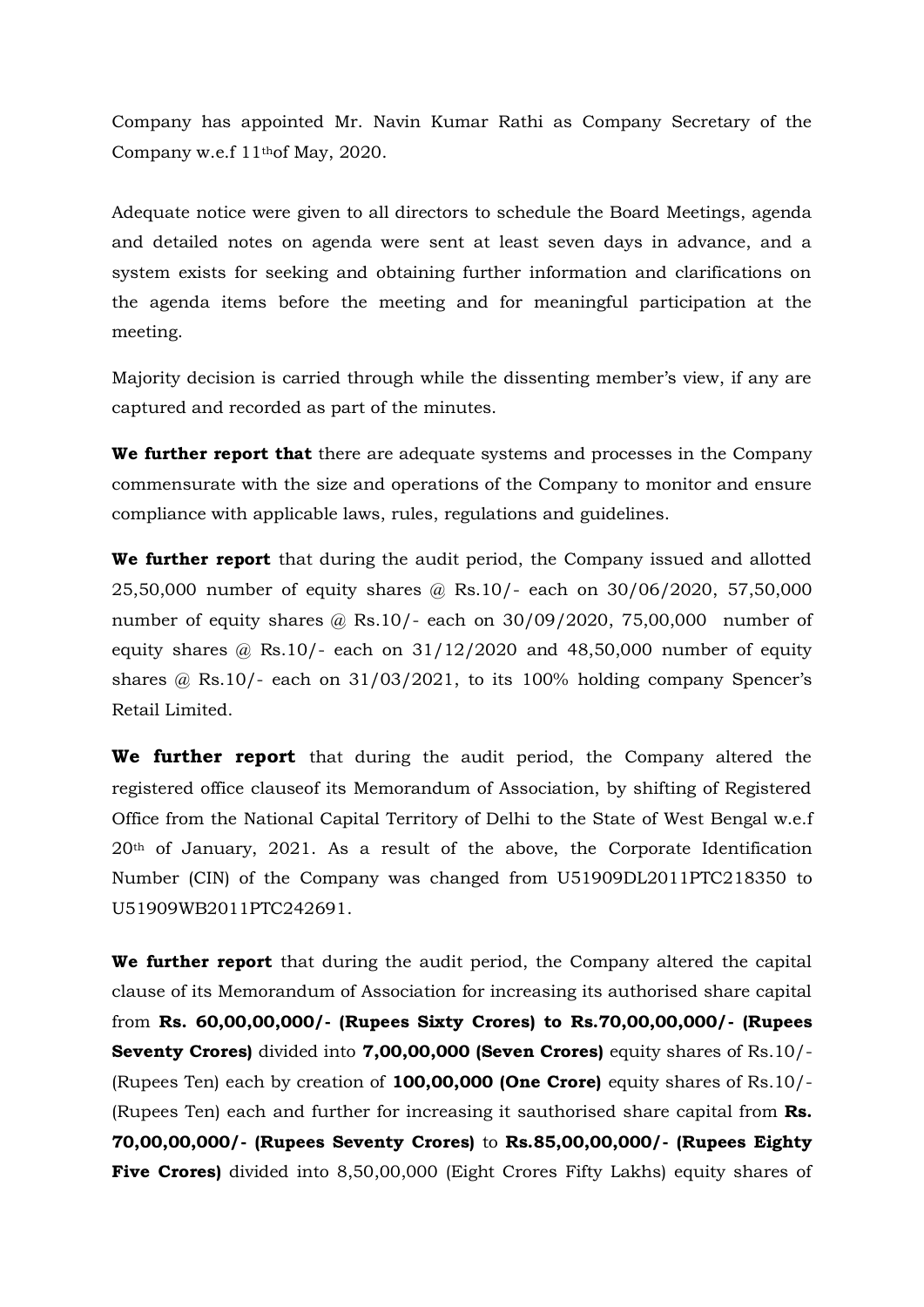Rs.10/- (Rupees Ten) each by creation of **150,00,000 (One Crore Fifty Lakhs)** equity shares of Rs.10/- (Rupees Ten) each.

We further report that no other specific event/ action having a major bearing on the company's affairs in pursuance to the laws, rules, regulations, guidelines, etc. referred to above.

Date:  $12/06/2021$  For M/s Manoj Shaw & Co. Place: Kolkata (Company Secretaries) MANOJ

Manoj Prasad Shaw PRASAD SHAW Digitally signed by MANOJ PRASAD SHAW Date: 2021.06.12 10:31:27 +05'30'

(Proprietor) FCS No. 5517; C P No.: 4194 UDIN: **F005517C000450918**

The report is to be read with our letter of even date which is annexed as **Annexure – A** and forms an integral part of this report.